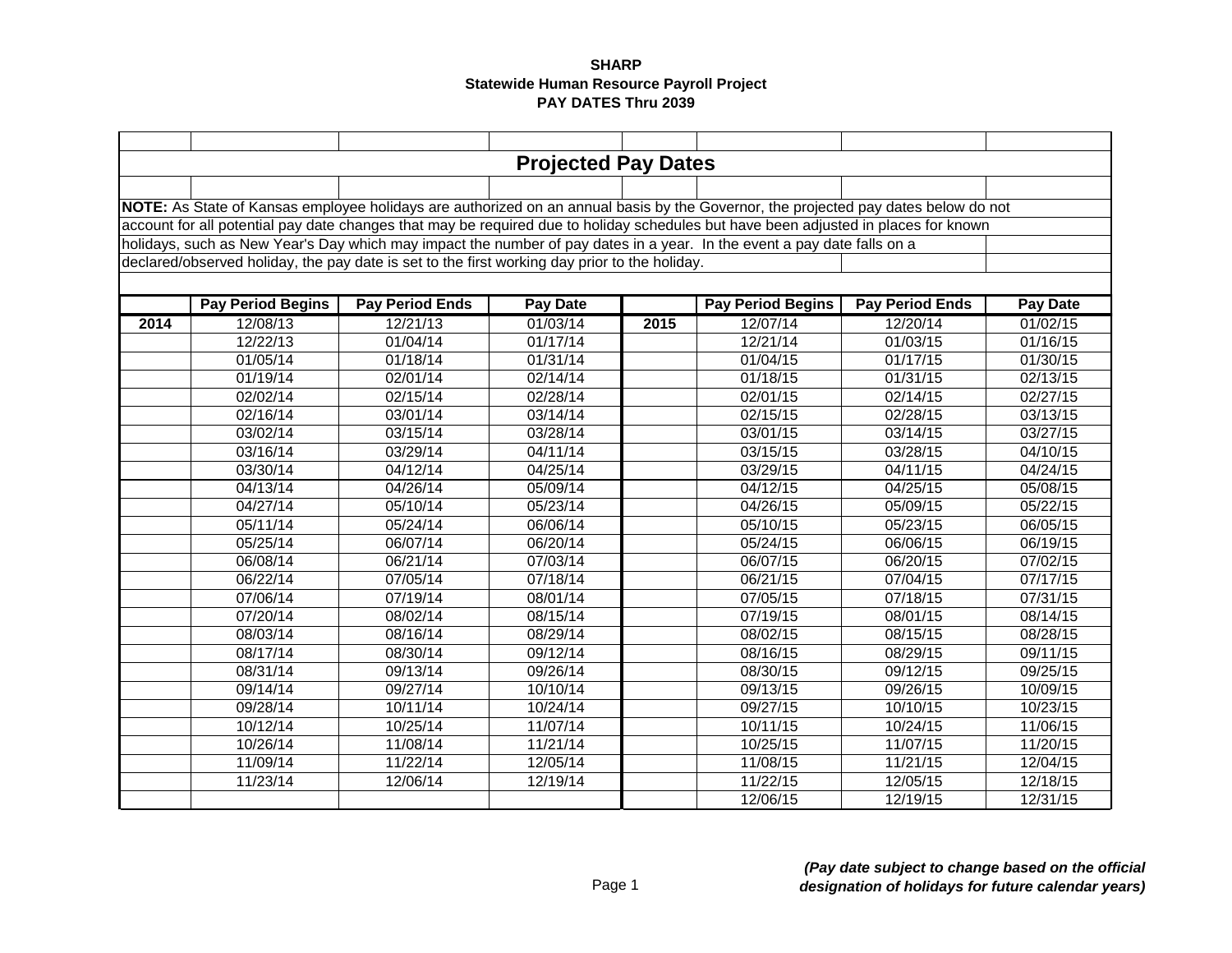|      | <b>Pay Period Begins</b> | <b>Pay Period Ends</b> | <b>Pay Date</b> |      | <b>Pay Period Begins</b> | <b>Pay Period Ends</b> | <b>Pay Date</b> |
|------|--------------------------|------------------------|-----------------|------|--------------------------|------------------------|-----------------|
| 2016 | 12/20/15                 | 01/02/16               | 01/15/16        | 2017 | 12/18/16                 | 12/31/16               | 01/13/17        |
|      | 01/03/16                 | 01/16/16               | 01/29/16        |      | 01/01/17                 | 01/14/17               | 01/27/17        |
|      | 01/17/16                 | 01/30/16               | 02/12/16        |      | 01/15/17                 | 01/28/17               | 02/10/17        |
|      | 01/31/16                 | 02/13/16               | 02/26/16        |      | 01/29/17                 | 02/11/17               | 02/24/17        |
|      | 02/14/16                 | 02/27/16               | 03/11/16        |      | 02/12/17                 | 02/25/17               | 03/10/17        |
|      | 02/28/16                 | 03/12/16               | 03/25/16        |      | 02/26/17                 | 03/11/17               | 03/24/17        |
|      | 03/13/16                 | 03/26/16               | 04/08/16        |      | 03/12/17                 | 03/25/17               | 04/07/17        |
|      | 03/27/16                 | 04/09/16               | 04/22/16        |      | 03/26/17                 | 04/08/17               | 04/21/17        |
|      | 04/10/16                 | 04/23/16               | 05/06/16        |      | 04/09/17                 | 04/22/17               | 05/05/17        |
|      | 04/24/16                 | 05/07/16               | 05/20/16        |      | 04/23/17                 | 05/06/17               | 05/19/17        |
|      | 05/08/16                 | 05/21/16               | 06/03/16        |      | 05/07/17                 | 05/20/17               | 06/02/17        |
|      | 05/22/16                 | 06/04/16               | 06/17/16        |      | 05/21/17                 | 06/03/17               | 06/16/17        |
|      | 06/05/16                 | 06/18/16               | 07/01/16        |      | 06/04/17                 | 06/17/17               | 06/30/17        |
|      | 06/19/16                 | 07/02/16               | 07/15/16        |      | 06/18/17                 | 07/01/17               | 07/14/17        |
|      | 07/03/16                 | 07/16/16               | 07/29/16        |      | 07/02/17                 | 07/15/17               | 07/28/17        |
|      | 07/17/16                 | 07/30/16               | 08/12/16        |      | 07/16/17                 | 07/29/17               | 08/11/17        |
|      | 07/31/16                 | 08/13/16               | 08/26/16        |      | 07/30/17                 | 08/12/17               | 08/25/17        |
|      | 08/14/16                 | 08/27/16               | 09/09/16        |      | 08/13/17                 | 08/26/17               | 09/08/17        |
|      | 08/28/16                 | 09/10/16               | 09/23/16        |      | 08/27/17                 | 09/09/17               | 09/22/17        |
|      | 09/11/16                 | 09/24/16               | 10/07/16        |      | 09/10/17                 | 09/23/17               | 10/06/17        |
|      | 09/25/16                 | 10/08/16               | 10/21/16        |      | 09/24/17                 | 10/07/17               | 10/20/17        |
|      | 10/09/16                 | 10/22/16               | 11/04/16        |      | 10/08/17                 | 10/21/17               | 11/03/17        |
|      | 10/23/16                 | 11/05/16               | 11/18/16        |      | 10/22/17                 | 11/04/17               | 11/17/17        |
|      | 11/06/16                 | 11/19/16               | 12/02/16        |      | 11/05/17                 | 11/18/17               | 12/01/17        |
|      | 11/20/16                 | 12/03/16               | 12/16/16        |      | 11/19/17                 | 12/02/17               | 12/15/17        |
|      | 12/04/16                 | 12/17/16               | 12/30/16        |      | 12/03/17                 | 12/16/17               | 12/29/17        |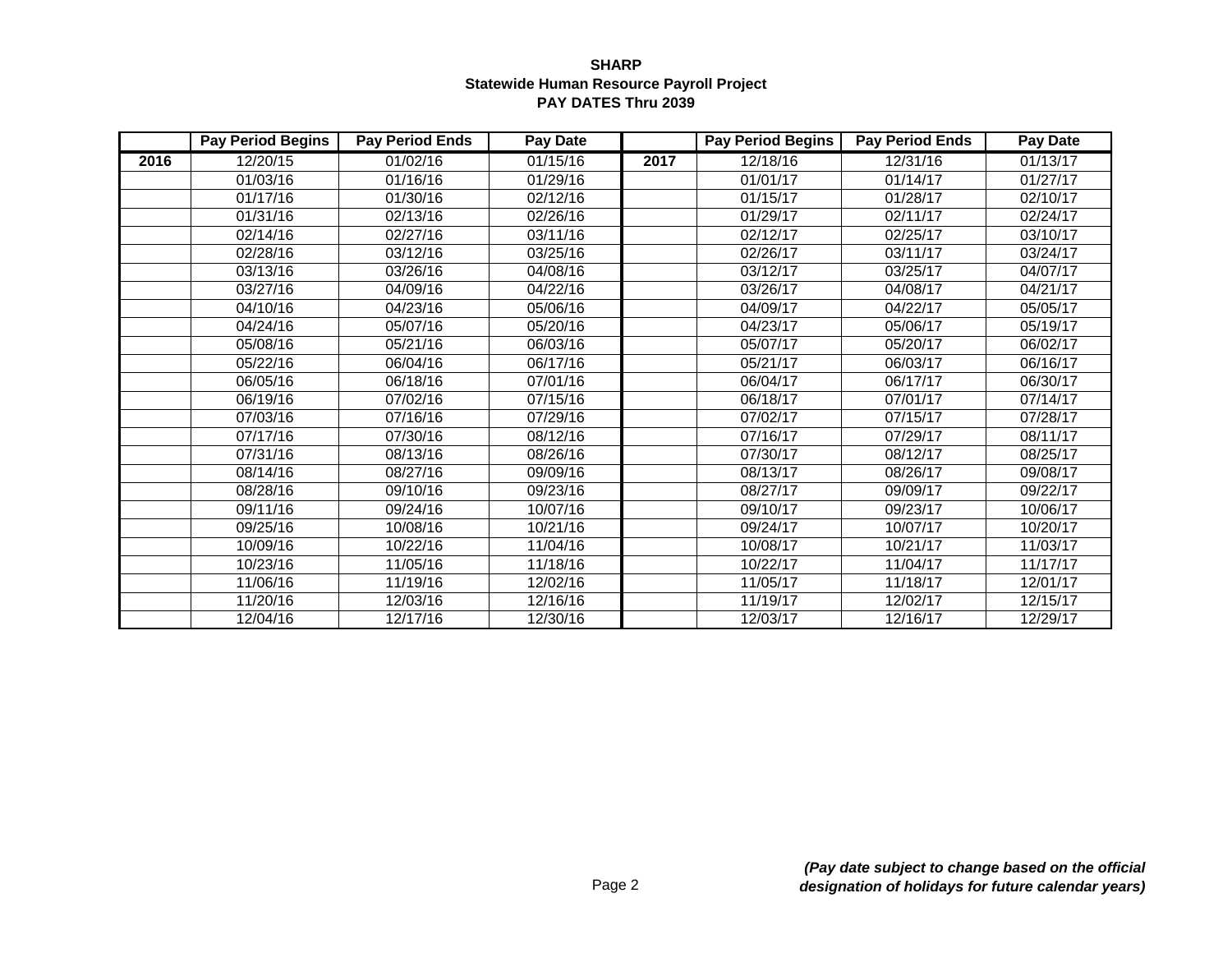|      | <b>Pay Period Begins</b> | <b>Pay Period Ends</b> | <b>Pay Date</b> |      | <b>Pay Period Begins</b> | <b>Pay Period Ends</b> | <b>Pay Date</b> |
|------|--------------------------|------------------------|-----------------|------|--------------------------|------------------------|-----------------|
| 2018 | 12/17/17                 | 12/30/17               | 01/12/18        | 2019 | 12/16/18                 | 12/29/18               | 01/11/19        |
|      | 12/31/17                 | 01/13/18               | 01/26/18        |      | 12/30/18                 | 01/12/19               | 01/25/19        |
|      | 01/14/18                 | 01/27/18               | 02/09/18        |      | 01/13/19                 | 01/26/19               | 02/08/19        |
|      | 01/28/18                 | 02/10/18               | 02/23/18        |      | 01/27/19                 | 02/09/19               | 02/22/19        |
|      | 02/11/18                 | 02/24/18               | 03/09/18        |      | 02/10/19                 | 02/23/19               | 03/08/19        |
|      | 02/25/18                 | 03/10/18               | 03/23/18        |      | 02/24/19                 | 03/09/19               | 03/22/19        |
|      | 03/11/18                 | 03/24/18               | 04/06/18        |      | 03/10/19                 | 03/23/19               | 04/05/19        |
|      | 03/25/18                 | 04/07/18               | 04/20/18        |      | 03/24/19                 | 04/06/19               | 04/19/19        |
|      | 04/08/18                 | 04/21/18               | 05/04/18        |      | 04/07/19                 | 04/20/19               | 05/03/19        |
|      | 04/22/18                 | 05/05/18               | 05/18/18        |      | 04/21/19                 | 05/04/19               | 05/17/19        |
|      | 05/06/18                 | 05/19/18               | 06/01/18        |      | 05/05/19                 | 05/18/19               | 05/31/19        |
|      | 05/20/18                 | 06/02/18               | 06/15/18        |      | 05/19/19                 | 06/01/19               | 06/14/19        |
|      | 06/03/18                 | 06/16/18               | 06/29/18        |      | 06/02/19                 | 06/15/19               | 06/28/19        |
|      | 06/17/18                 | 06/30/18               | 07/13/18        |      | 06/16/19                 | 06/29/19               | 07/12/19        |
|      | 07/01/18                 | 07/14/18               | 07/27/18        |      | 06/30/19                 | 07/13/19               | 07/26/19        |
|      | 07/15/18                 | 07/28/18               | 08/10/18        |      | 07/14/19                 | 07/27/19               | 08/09/19        |
|      | 07/29/18                 | 08/11/18               | 08/24/18        |      | 07/28/19                 | 08/10/19               | 08/23/19        |
|      | 08/12/18                 | 08/25/18               | 09/07/18        |      | 08/11/19                 | 08/24/19               | 09/06/19        |
|      | 08/26/18                 | 09/08/18               | 09/21/18        |      | 08/25/19                 | 09/07/19               | 09/20/19        |
|      | 09/09/18                 | 09/22/18               | 10/05/18        |      | 09/08/19                 | 09/21/19               | 10/04/19        |
|      | 09/23/18                 | 10/06/18               | 10/19/18        |      | 09/22/19                 | 10/05/19               | 10/18/19        |
|      | 10/07/18                 | 10/20/18               | 11/02/18        |      | 10/06/19                 | 10/19/19               | 11/01/19        |
|      | 10/21/18                 | 11/03/18               | 11/16/18        |      | 10/20/19                 | 11/02/19               | 11/15/19        |
|      | 11/04/18                 | 11/17/18               | 11/30/18        |      | 11/03/19                 | 11/16/19               | 11/27/19        |
|      | 11/18/18                 | 12/01/18               | 12/14/18        |      | 11/17/19                 | 11/30/19               | 12/13/19        |
|      | 12/02/18                 | 12/15/18               | 12/28/18        |      | 12/01/19                 | 12/14/19               | 12/27/19        |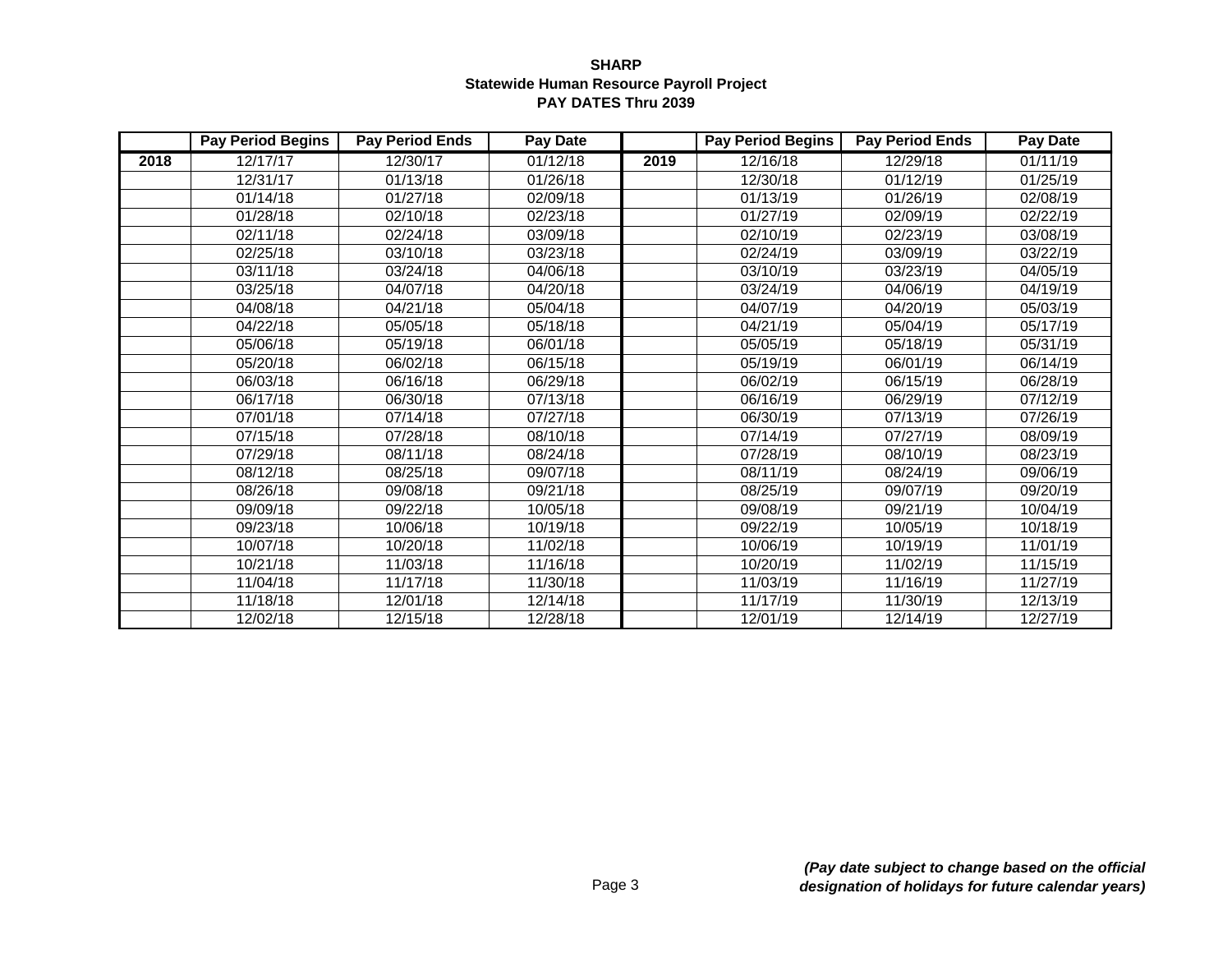|      | <b>Pay Period Begins</b> | <b>Pay Period Ends</b> | <b>Pay Date</b> |      | <b>Pay Period Begins</b> | <b>Pay Period Ends</b> | <b>Pay Date</b> |
|------|--------------------------|------------------------|-----------------|------|--------------------------|------------------------|-----------------|
| 2020 | 12/15/19                 | 12/28/19               | 01/10/20        | 2021 | 12/13/20                 | 12/26/20               | 01/08/21        |
|      | 12/29/19                 | 01/11/20               | 01/24/20        |      | 12/27/20                 | 01/09/21               | 01/22/21        |
|      | 01/12/20                 | 01/25/20               | 02/07/20        |      | 01/10/21                 | 01/23/21               | 02/05/21        |
|      | 01/26/20                 | 02/08/20               | 02/21/20        |      | 01/24/21                 | 02/06/21               | 02/19/21        |
|      | 02/09/20                 | 02/22/20               | 03/06/20        |      | 02/07/21                 | 02/20/21               | 03/05/21        |
|      | 02/23/20                 | 03/07/20               | 03/20/20        |      | 02/21/21                 | 03/06/21               | 03/19/21        |
|      | 03/08/20                 | 03/21/20               | 04/03/20        |      | 03/07/21                 | 03/20/21               | 04/02/21        |
|      | 03/22/20                 | 04/04/20               | 04/17/20        |      | 03/21/21                 | 04/03/21               | 04/16/21        |
|      | 04/05/20                 | 04/18/20               | 05/01/20        |      | 04/04/21                 | 04/17/21               | 04/30/21        |
|      | 04/19/20                 | 05/02/20               | 05/15/20        |      | 04/18/21                 | 05/01/21               | 05/14/21        |
|      | 05/03/20                 | 05/16/20               | 05/29/20        |      | 05/02/21                 | 05/15/21               | 05/28/21        |
|      | 05/17/20                 | 05/30/20               | 06/12/20        |      | 05/16/21                 | 05/29/21               | 06/11/21        |
|      | 05/31/20                 | 06/13/20               | 06/26/20        |      | 05/30/21                 | 06/12/21               | 06/25/21        |
|      | 06/14/20                 | 06/27/20               | 07/10/20        |      | 06/13/21                 | 06/26/21               | 07/09/21        |
|      | 06/28/20                 | 07/11/20               | 07/24/20        |      | 06/27/21                 | 07/10/21               | 07/23/21        |
|      | 07/12/20                 | 07/25/20               | 08/07/20        |      | 07/11/21                 | 07/24/21               | 08/06/21        |
|      | 07/26/20                 | 08/08/20               | 08/21/20        |      | 07/25/21                 | 08/07/21               | 08/20/21        |
|      | 08/09/20                 | 08/22/20               | 09/04/20        |      | 08/08/21                 | 08/21/21               | 09/03/21        |
|      | 08/23/20                 | 09/05/20               | 09/18/20        |      | 08/22/21                 | 09/04/21               | 09/17/21        |
|      | 09/06/20                 | 09/19/20               | 10/02/20        |      | 09/05/21                 | 09/18/21               | 10/01/21        |
|      | 09/20/20                 | 10/03/20               | 10/16/20        |      | 09/19/21                 | 10/02/21               | 10/15/21        |
|      | 10/04/20                 | 10/17/20               | 10/30/20        |      | 10/03/21                 | 10/16/21               | 10/29/21        |
|      | 10/18/20                 | 10/31/20               | 11/13/20        |      | 10/17/21                 | 10/30/21               | 11/12/21        |
|      | 11/01/20                 | 11/14/20               | 11/27/20        |      | 10/31/21                 | 11/13/21               | 11/26/21        |
|      | 11/15/20                 | 11/28/20               | 12/11/20        |      | 11/14/21                 | 11/27/21               | 12/10/21        |
|      | 11/29/20                 | 12/12/20               | 12/25/20        |      | 11/28/21                 | 12/11/21               | 12/24/21        |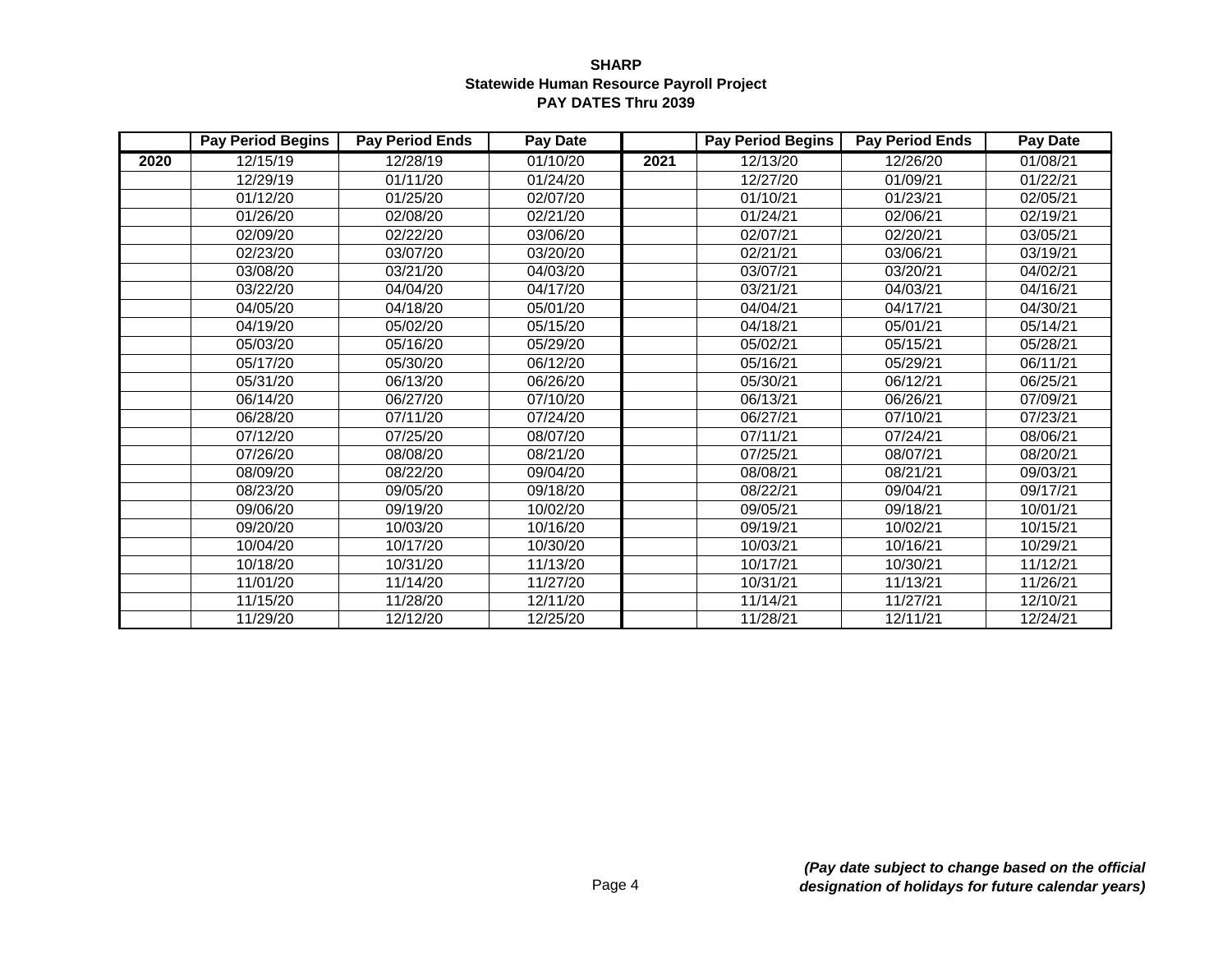|      | <b>Pay Period Begins</b> | <b>Pay Period Ends</b> | <b>Pay Date</b> |      | <b>Pay Period Begins</b> | <b>Pay Period Ends</b> | <b>Pay Date</b> |
|------|--------------------------|------------------------|-----------------|------|--------------------------|------------------------|-----------------|
| 2022 | 12/12/21                 | 12/25/21               | 01/07/22        | 2023 | 12/11/22                 | 12/24/22               | 01/06/23        |
|      | 12/26/21                 | 01/08/22               | 01/21/22        |      | 12/25/22                 | 01/07/23               | 01/20/23        |
|      | 01/09/22                 | 01/22/22               | 02/04/22        |      | 01/08/23                 | 01/21/23               | 02/03/23        |
|      | 01/23/22                 | 02/05/22               | 02/18/22        |      | 01/22/23                 | 02/04/23               | 02/17/23        |
|      | 02/06/22                 | 02/19/22               | 03/04/22        |      | 02/05/23                 | 02/18/23               | 03/03/23        |
|      | 02/20/22                 | 03/05/22               | 03/18/22        |      | 02/19/23                 | 03/04/23               | 03/17/23        |
|      | 03/06/22                 | 03/19/22               | 04/01/22        |      | 03/05/23                 | 03/18/23               | 03/31/23        |
|      | 03/20/22                 | 04/02/22               | 04/15/22        |      | 03/19/23                 | 04/01/23               | 04/14/23        |
|      | 04/03/22                 | 04/16/22               | 04/29/22        |      | 04/02/23                 | 04/15/23               | 04/28/23        |
|      | 04/17/22                 | 04/30/22               | 05/13/22        |      | 04/16/23                 | 04/29/23               | 05/12/23        |
|      | 05/01/22                 | 05/14/22               | 05/27/22        |      | 04/30/23                 | 05/13/23               | 05/26/23        |
|      | 05/15/22                 | 05/28/22               | 06/10/22        |      | 05/14/23                 | 05/27/23               | 06/09/23        |
|      | 05/29/22                 | 06/11/22               | 06/24/22        |      | 05/28/23                 | 06/10/23               | 06/23/23        |
|      | 06/12/22                 | 06/25/22               | 07/08/22        |      | 06/11/23                 | 06/24/23               | 07/07/23        |
|      | 06/26/22                 | 07/09/22               | 07/22/22        |      | 06/25/23                 | 07/08/23               | 07/21/23        |
|      | 07/10/22                 | 07/23/22               | 08/05/22        |      | 07/09/23                 | 07/22/23               | 08/04/23        |
|      | 07/24/22                 | 08/06/22               | 08/19/22        |      | 07/23/23                 | 08/05/23               | 08/18/23        |
|      | 08/07/22                 | 08/20/22               | 09/02/22        |      | 08/06/23                 | 08/19/23               | 09/01/23        |
|      | 08/21/22                 | 09/03/22               | 09/16/22        |      | 08/20/23                 | 09/02/23               | 09/15/23        |
|      | 09/04/22                 | 09/17/22               | 09/30/22        |      | 09/03/23                 | 09/16/23               | 09/29/23        |
|      | 09/18/22                 | 10/01/22               | 10/14/22        |      | 09/17/23                 | 09/30/23               | 10/13/23        |
|      | 10/02/22                 | 10/15/22               | 10/28/22        |      | 10/01/23                 | 10/14/23               | 10/27/23        |
|      | 10/16/22                 | 10/29/22               | 11/11/22        |      | 10/15/23                 | 10/28/23               | 11/10/23        |
|      | 10/30/22                 | 11/12/22               | 11/25/22        |      | 10/29/23                 | 11/11/23               | 11/24/23        |
|      | 11/13/22                 | 11/26/22               | 12/09/22        |      | 11/12/23                 | 11/25/23               | 12/08/23        |
|      | 11/27/22                 | 12/10/22               | 12/23/22        |      | 11/26/23                 | 12/09/23               | 12/22/23        |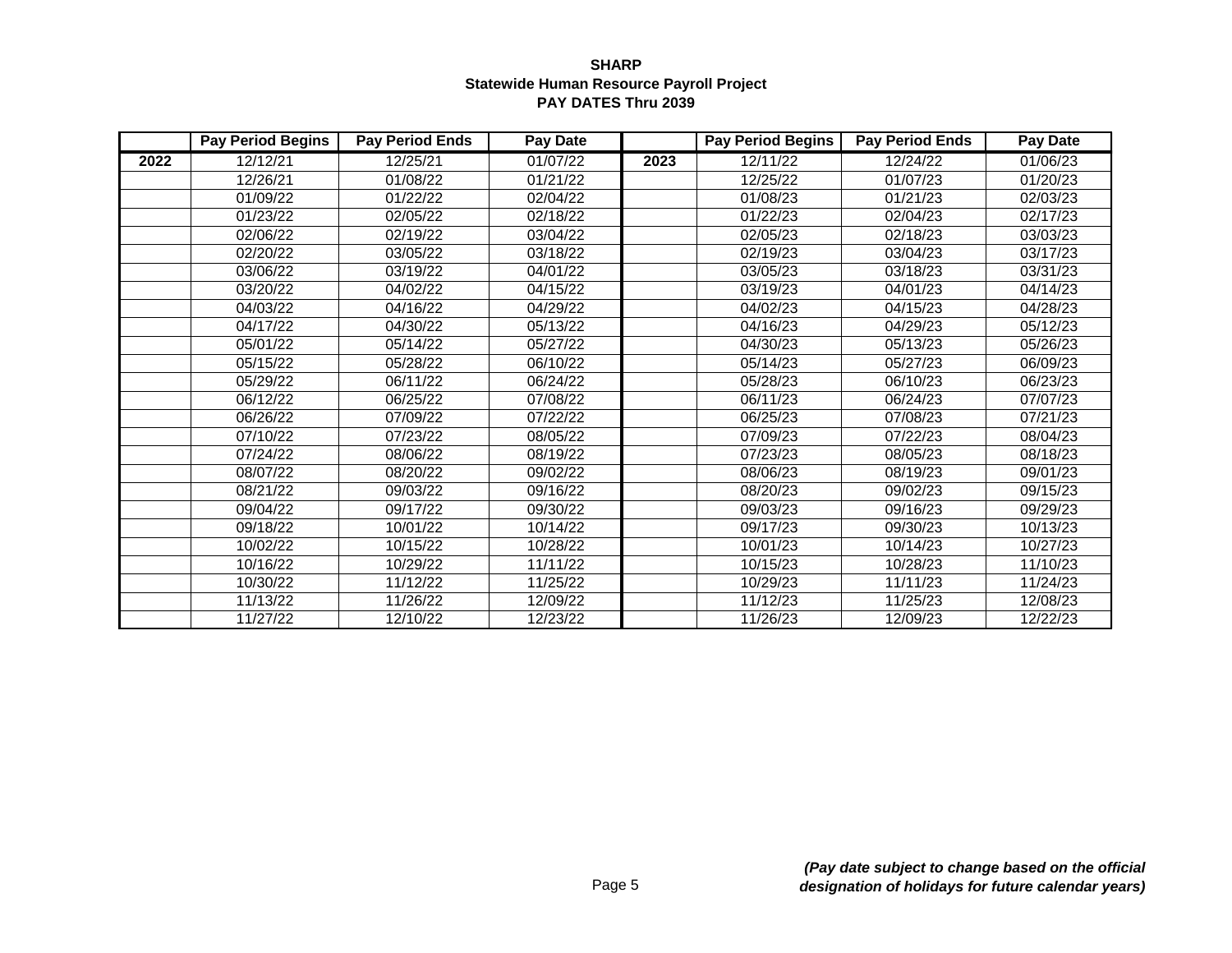|      | <b>Pay Period Begins</b> | <b>Pay Period Ends</b> | Pay Date              |      | <b>Pay Period Begins</b> | <b>Pay Period Ends</b> | <b>Pay Date</b> |
|------|--------------------------|------------------------|-----------------------|------|--------------------------|------------------------|-----------------|
| 2024 | 12/10/23                 | 12/23/23               | 01/05/24              | 2025 | 12/08/24                 | 12/21/24               | 01/03/25        |
|      | 12/24/23                 | 01/06/24               | 01/19/24              |      | 12/22/24                 | 01/04/25               | 01/17/25        |
|      | 01/07/24                 | 01/20/24               | 02/02/24              |      | 01/05/25                 | 01/18/25               | 01/31/25        |
|      | 01/21/24                 | 02/03/24               | 02/16/24              |      | 01/19/25                 | 02/01/25               | 02/14/25        |
|      | 02/04/24                 | 02/17/24               | 03/01/24              |      | 02/02/25                 | 02/15/25               | 02/28/25        |
|      | 02/18/24                 | 03/02/24               | 03/15/24              |      | 02/16/25                 | 03/01/25               | 03/14/25        |
|      | 03/03/24                 | 03/16/24               | 03/29/24              |      | 03/02/25                 | 03/15/25               | 03/28/25        |
|      | 03/17/24                 | 03/30/24               | 04/12/24              |      | 03/16/25                 | 03/29/25               | 04/11/25        |
|      | 03/31/24                 | 04/13/24               | 04/26/24              |      | 03/30/25                 | 04/12/25               | 04/25/25        |
|      | 04/14/24                 | 04/27/24               | $\overline{0}5/10/24$ |      | 04/13/25                 | 04/26/25               | 05/09/25        |
|      | 04/28/24                 | 05/11/24               | 05/24/24              |      | 04/27/25                 | 05/10/25               | 05/23/25        |
|      | 05/12/24                 | 05/25/24               | 06/07/24              |      | 05/11/25                 | 05/24/25               | 06/06/25        |
|      | 05/26/24                 | 06/08/24               | 06/21/24              |      | 05/25/25                 | 06/07/25               | 06/20/25        |
|      | 06/09/24                 | 06/22/24               | 07/05/24              |      | 06/08/25                 | 06/21/25               | 07/04/25        |
|      | 06/23/24                 | 07/06/24               | 07/19/24              |      | 06/22/25                 | 07/05/25               | 07/18/25        |
|      | 07/07/24                 | 07/20/24               | 08/02/24              |      | 07/06/25                 | 07/19/25               | 08/01/25        |
|      | 07/21/24                 | 08/03/24               | 08/16/24              |      | 07/20/25                 | 08/02/25               | 08/15/25        |
|      | 08/04/24                 | 08/17/24               | 08/30/24              |      | 08/03/25                 | 08/16/25               | 08/29/25        |
|      | 08/18/24                 | 08/31/24               | 09/13/24              |      | 08/17/25                 | 08/30/25               | 09/12/25        |
|      | 09/01/24                 | 09/14/24               | 09/27/24              |      | 08/31/25                 | 09/13/25               | 09/26/25        |
|      | 09/15/24                 | 09/28/24               | 10/11/24              |      | 09/14/25                 | 09/27/25               | 10/10/25        |
|      | 09/29/24                 | 10/12/24               | 10/25/24              |      | 09/28/25                 | 10/11/25               | 10/24/25        |
|      | 10/13/24                 | 10/26/24               | 11/08/24              |      | 10/12/25                 | 10/25/25               | 11/07/25        |
|      | 10/27/24                 | 11/09/24               | 11/22/24              |      | 10/26/25                 | 11/08/25               | 11/21/25        |
|      | 11/10/24                 | 11/23/24               | 12/06/24              |      | 11/09/25                 | 11/22/25               | 12/05/25        |
|      | 11/24/24                 | 12/07/24               | 12/20/24              |      | 11/23/25                 | 12/06/25               | 12/19/25        |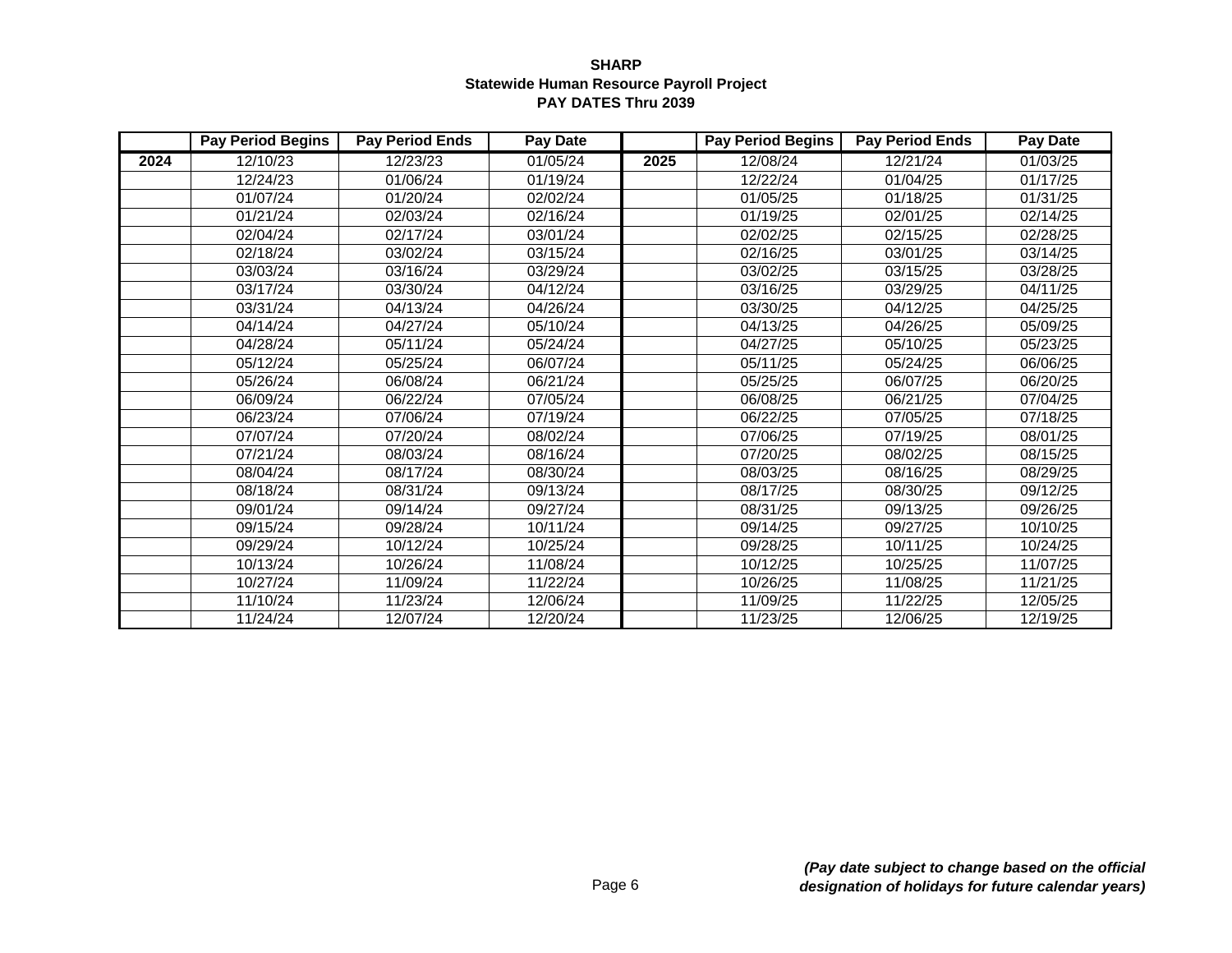|      | <b>Pay Period Begins</b> | <b>Pay Period Ends</b> | <b>Pay Date</b> |      | <b>Pay Period Begins</b> | <b>Pay Period Ends</b> | <b>Pay Date</b> |
|------|--------------------------|------------------------|-----------------|------|--------------------------|------------------------|-----------------|
| 2026 | 12/07/25                 | 12/20/25               | 01/02/26        | 2027 | 12/20/26                 | 01/02/27               | 01/15/27        |
|      | 12/21/25                 | 01/03/26               | 01/16/26        |      | 01/03/27                 | 01/16/27               | 01/29/27        |
|      | 01/04/26                 | 01/17/26               | 01/30/26        |      | 01/17/27                 | 01/30/27               | 02/12/27        |
|      | 01/18/26                 | 01/31/26               | 02/13/26        |      | 01/31/27                 | 02/13/27               | 02/26/27        |
|      | 02/01/26                 | 02/14/26               | 02/27/26        |      | 02/14/27                 | 02/27/27               | 03/12/27        |
|      | 02/15/26                 | 02/28/26               | 03/13/26        |      | 02/28/27                 | 03/13/27               | 03/26/27        |
|      | 03/01/26                 | 03/14/26               | 03/27/26        |      | 03/14/27                 | 03/27/27               | 04/09/27        |
|      | 03/15/26                 | 03/28/26               | 04/10/26        |      | 03/28/27                 | 04/10/27               | 04/23/27        |
|      | 03/29/26                 | 04/11/26               | 04/24/26        |      | 04/11/27                 | 04/24/27               | 05/07/27        |
|      | 04/12/26                 | 04/25/26               | 05/08/26        |      | 04/25/27                 | 05/08/27               | 05/21/27        |
|      | 04/26/26                 | 05/09/26               | 05/22/26        |      | 05/09/27                 | 05/22/27               | 06/04/27        |
|      | 05/10/26                 | 05/23/26               | 06/05/26        |      | 05/23/27                 | 06/05/27               | 06/18/27        |
|      | 05/24/26                 | 06/06/26               | 06/19/26        |      | 06/06/27                 | 06/19/27               | 07/02/27        |
|      | 06/07/26                 | 06/20/26               | 07/03/26        |      | 06/20/27                 | 07/03/27               | 07/16/27        |
|      | 06/21/26                 | 07/04/26               | 07/17/26        |      | 07/04/27                 | 07/17/27               | 07/30/27        |
|      | 07/05/26                 | 07/18/26               | 07/31/26        |      | 07/18/27                 | 07/31/27               | 08/13/27        |
|      | 07/19/26                 | 08/01/26               | 08/14/26        |      | 08/01/27                 | 08/14/27               | 08/27/27        |
|      | 08/02/26                 | 08/15/26               | 08/28/26        |      | 08/15/27                 | 08/28/27               | 09/10/27        |
|      | 08/16/26                 | 08/29/26               | 09/11/26        |      | 08/29/27                 | 09/11/27               | 09/24/27        |
|      | 08/30/26                 | 09/12/26               | 09/25/26        |      | 09/12/27                 | 09/25/27               | 10/08/27        |
|      | 09/13/26                 | 09/26/26               | 10/09/26        |      | 09/26/27                 | 10/09/27               | 10/22/27        |
|      | 09/27/26                 | 10/10/26               | 10/23/26        |      | 10/10/27                 | 10/23/27               | 11/05/27        |
|      | 10/11/26                 | 10/24/26               | 11/06/26        |      | 10/24/27                 | 11/06/27               | 11/19/27        |
|      | 10/25/26                 | 11/07/26               | 11/20/26        |      | 11/07/27                 | 11/20/27               | 12/03/27        |
|      | 11/08/26                 | 11/21/26               | 12/04/26        |      | 11/21/27                 | 12/04/27               | 12/17/27        |
|      | 11/22/26                 | 12/05/26               | 12/18/26        |      | 12/05/27                 | 12/18/27               | 12/30/27        |
|      | 12/06/26                 | 12/19/26               | 12/31/26        |      |                          |                        |                 |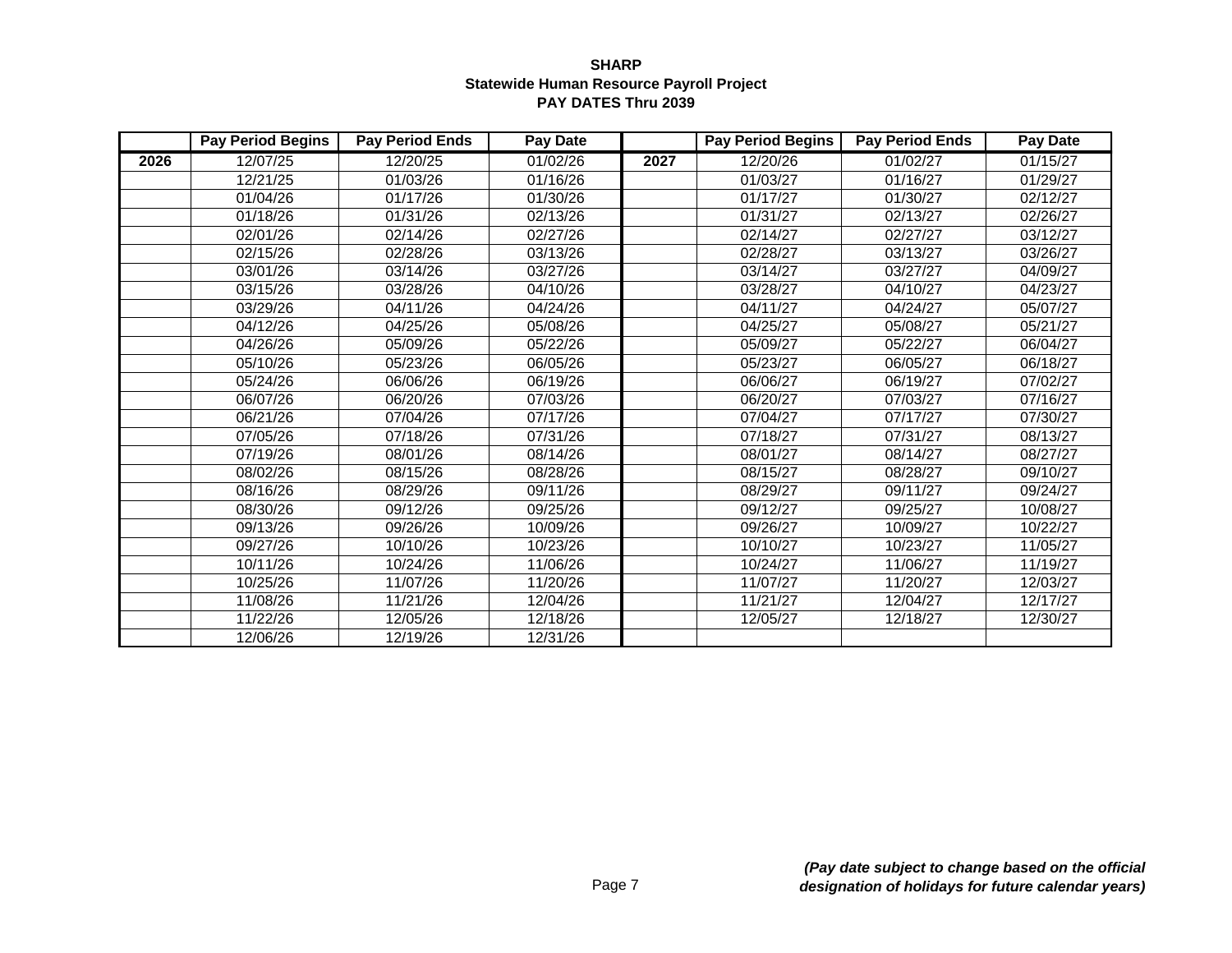|      | <b>Pay Period Begins</b> | <b>Pay Period Ends</b> | <b>Pay Date</b>       |      | <b>Pay Period Begins</b> | <b>Pay Period Ends</b> | <b>Pay Date</b> |
|------|--------------------------|------------------------|-----------------------|------|--------------------------|------------------------|-----------------|
| 2028 | 12/19/27                 | 01/01/28               | 01/14/28              | 2029 | 12/17/28                 | 12/30/28               | 01/12/29        |
|      | 01/02/28                 | 01/15/28               | 01/28/28              |      | 12/31/28                 | 01/13/29               | 01/26/29        |
|      | 01/16/28                 | 01/29/28               | 02/11/28              |      | 01/14/29                 | 01/27/29               | 02/09/29        |
|      | 01/30/28                 | 02/12/28               | 02/25/28              |      | 01/28/29                 | 02/10/29               | 02/23/29        |
|      | 02/13/28                 | 02/26/28               | 03/10/28              |      | 02/11/29                 | 02/24/29               | 03/09/29        |
|      | 02/27/28                 | 03/11/28               | 03/24/28              |      | 02/25/29                 | 03/10/29               | 03/23/29        |
|      | 03/12/28                 | 03/25/28               | 04/07/28              |      | 03/11/29                 | 03/24/29               | 04/06/29        |
|      | 03/26/28                 | 04/08/28               | 04/21/28              |      | 03/25/29                 | 04/07/29               | 04/20/29        |
|      | 04/09/28                 | 04/22/28               | 05/05/28              |      | 04/08/29                 | 04/21/29               | 05/04/29        |
|      | 04/23/28                 | 05/06/28               | 05/19/28              |      | 04/22/29                 | 05/05/29               | 05/18/29        |
|      | 05/07/28                 | 05/20/28               | 06/02/28              |      | 05/06/29                 | 05/19/29               | 06/01/29        |
|      | 05/21/28                 | 06/03/28               | 06/16/28              |      | 05/20/29                 | 06/02/29               | 06/15/29        |
|      | 06/04/28                 | 06/17/28               | 06/30/28              |      | 06/03/29                 | 06/16/29               | 06/29/29        |
|      | 06/18/28                 | 07/01/28               | 07/14/28              |      | 06/17/29                 | 06/30/29               | 07/13/29        |
|      | 07/02/28                 | 07/15/28               | 07/28/28              |      | 07/01/29                 | 07/14/29               | 07/27/29        |
|      | 07/16/28                 | 07/29/28               | 08/11/28              |      | 07/15/29                 | 07/28/29               | 08/10/29        |
|      | 07/30/28                 | 08/12/28               | 08/25/28              |      | 07/29/29                 | 08/11/29               | 08/24/29        |
|      | 08/13/28                 | 08/26/28               | 09/08/28              |      | 08/12/29                 | 08/25/29               | 09/07/29        |
|      | 08/27/28                 | 09/09/28               | 09/22/28              |      | 08/26/29                 | 09/08/29               | 09/21/29        |
|      | 09/10/28                 | 09/23/28               | 10/06/28              |      | 09/09/29                 | 09/22/29               | 10/05/29        |
|      | 09/24/28                 | 10/07/28               | 10/20/28              |      | 09/23/29                 | 10/06/29               | 10/19/29        |
|      | 10/08/28                 | 10/21/28               | 11/03/28              |      | 10/07/29                 | 10/20/29               | 11/02/29        |
|      | 10/22/28                 | 11/04/28               | $\overline{11}/17/28$ |      | 10/21/29                 | 11/03/29               | 11/16/29        |
|      | 11/05/28                 | 11/18/28               | 12/01/28              |      | 11/04/29                 | 11/17/29               | 11/30/29        |
|      | 11/19/28                 | 12/02/28               | 12/15/28              |      | 11/18/29                 | 12/01/29               | 12/14/29        |
|      | 12/03/28                 | 12/16/28               | 12/29/28              |      | 12/02/29                 | 12/15/29               | 12/28/29        |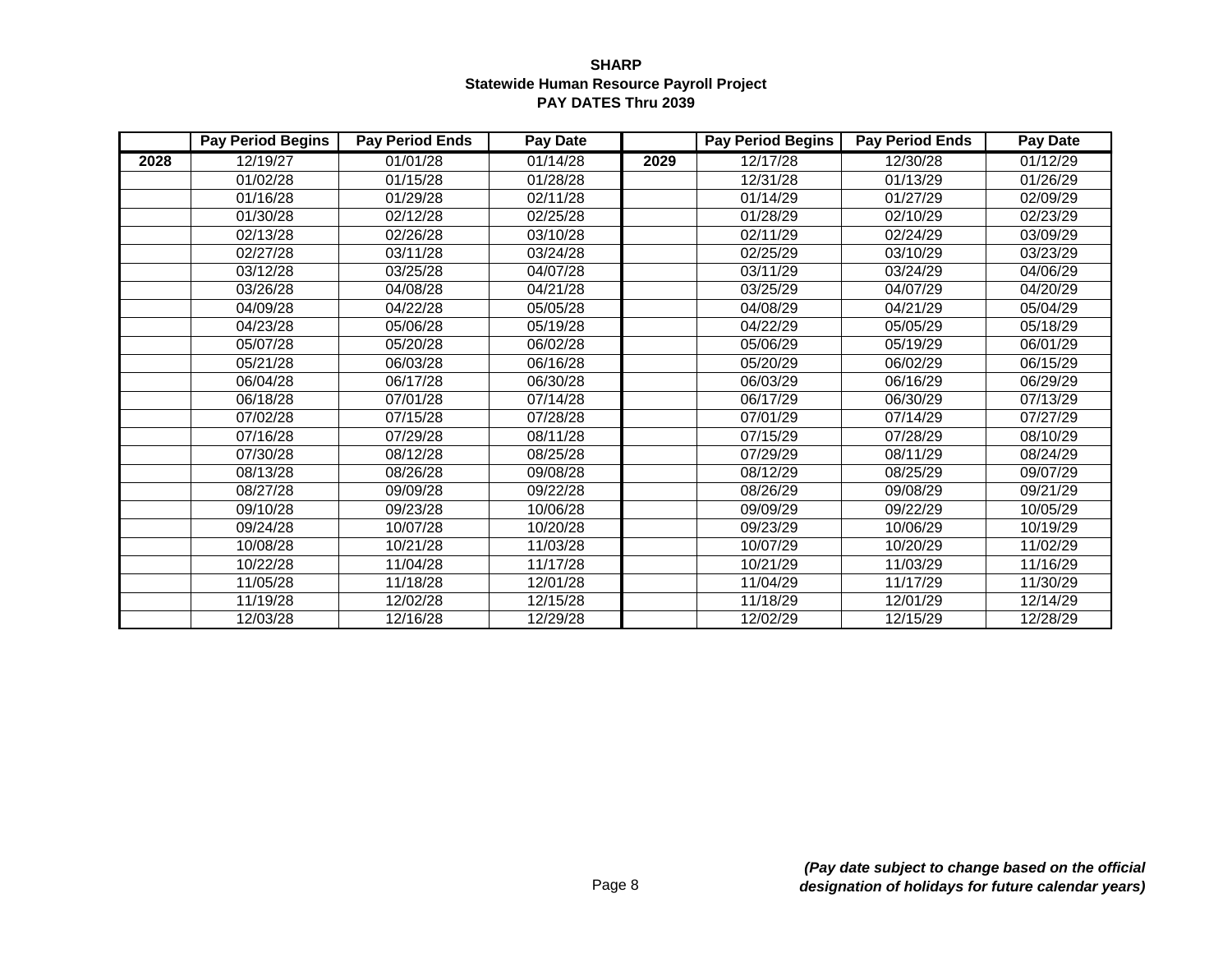|      | <b>Pay Period Begins</b> | <b>Pay Period Ends</b> | <b>Pay Date</b>       |      | <b>Pay Period Begins</b> | <b>Pay Period Ends</b> | <b>Pay Date</b> |
|------|--------------------------|------------------------|-----------------------|------|--------------------------|------------------------|-----------------|
| 2030 | 12/16/29                 | 12/29/29               | 01/11/30              | 2031 | 12/15/30                 | 12/28/30               | 01/10/31        |
|      | 12/30/29                 | 01/12/30               | 01/25/30              |      | 12/29/30                 | 01/11/31               | 01/24/31        |
|      | 01/13/30                 | 01/26/30               | 02/08/30              |      | 01/12/31                 | 01/25/31               | 02/07/31        |
|      | 01/27/30                 | 02/09/30               | 02/22/30              |      | 01/26/31                 | 02/08/31               | 02/21/31        |
|      | 02/10/30                 | 02/23/30               | 03/08/30              |      | 02/09/31                 | 02/22/31               | 03/07/31        |
|      | 02/24/30                 | 03/09/30               | 03/22/30              |      | 02/23/31                 | 03/08/31               | 03/21/31        |
|      | 03/10/30                 | 03/23/30               | 04/05/30              |      | 03/09/31                 | 03/22/31               | 04/04/31        |
|      | 03/24/30                 | 04/06/30               | 04/19/30              |      | 03/23/31                 | 04/05/31               | 04/18/31        |
|      | 04/07/30                 | 04/20/30               | 05/03/30              |      | 04/06/31                 | 04/19/31               | 05/02/31        |
|      | 04/21/30                 | 05/04/30               | 05/17/30              |      | 04/20/31                 | 05/03/31               | 05/16/31        |
|      | 05/05/30                 | 05/18/30               | 05/31/30              |      | 05/04/31                 | 05/17/31               | 05/30/31        |
|      | $\overline{05}/19/30$    | 06/01/30               | $\overline{06}/14/30$ |      | 05/18/31                 | 05/31/31               | 06/13/31        |
|      | 06/02/30                 | 06/15/30               | 06/28/30              |      | 06/01/31                 | 06/14/31               | 06/27/31        |
|      | 06/16/30                 | 06/29/30               | 07/12/30              |      | 06/15/31                 | 06/28/31               | 07/11/31        |
|      | 06/30/30                 | 07/13/30               | 07/26/30              |      | 06/29/31                 | 07/12/31               | 07/25/31        |
|      | 07/14/30                 | 07/27/30               | 08/09/30              |      | 07/13/31                 | 07/26/31               | 08/08/31        |
|      | 07/28/30                 | 08/10/30               | 08/23/30              |      | 07/27/31                 | 08/09/31               | 08/22/31        |
|      | 08/11/30                 | 08/24/30               | 09/06/30              |      | 08/10/31                 | 08/23/31               | 09/05/31        |
|      | 08/25/30                 | 09/07/30               | 09/20/30              |      | 08/24/31                 | 09/06/31               | 09/19/31        |
|      | 09/08/30                 | 09/21/30               | 10/04/30              |      | 09/07/31                 | 09/20/31               | 10/03/31        |
|      | 09/22/30                 | 10/05/30               | 10/18/30              |      | 09/21/31                 | 10/04/31               | 10/17/31        |
|      | 10/06/30                 | 10/19/30               | 11/01/30              |      | 10/05/31                 | 10/18/31               | 10/31/31        |
|      | 10/20/30                 | 11/02/30               | 11/15/30              |      | 10/19/31                 | 11/01/31               | 11/14/31        |
|      | 11/03/30                 | 11/16/30               | 11/29/30              |      | 11/02/31                 | 11/15/31               | 11/28/31        |
|      | 11/17/30                 | 11/30/30               | 12/13/30              |      | 11/16/31                 | 11/29/31               | 12/12/31        |
|      | 12/01/30                 | 12/14/30               | 12/27/30              |      | 11/30/31                 | 12/13/31               | 12/26/31        |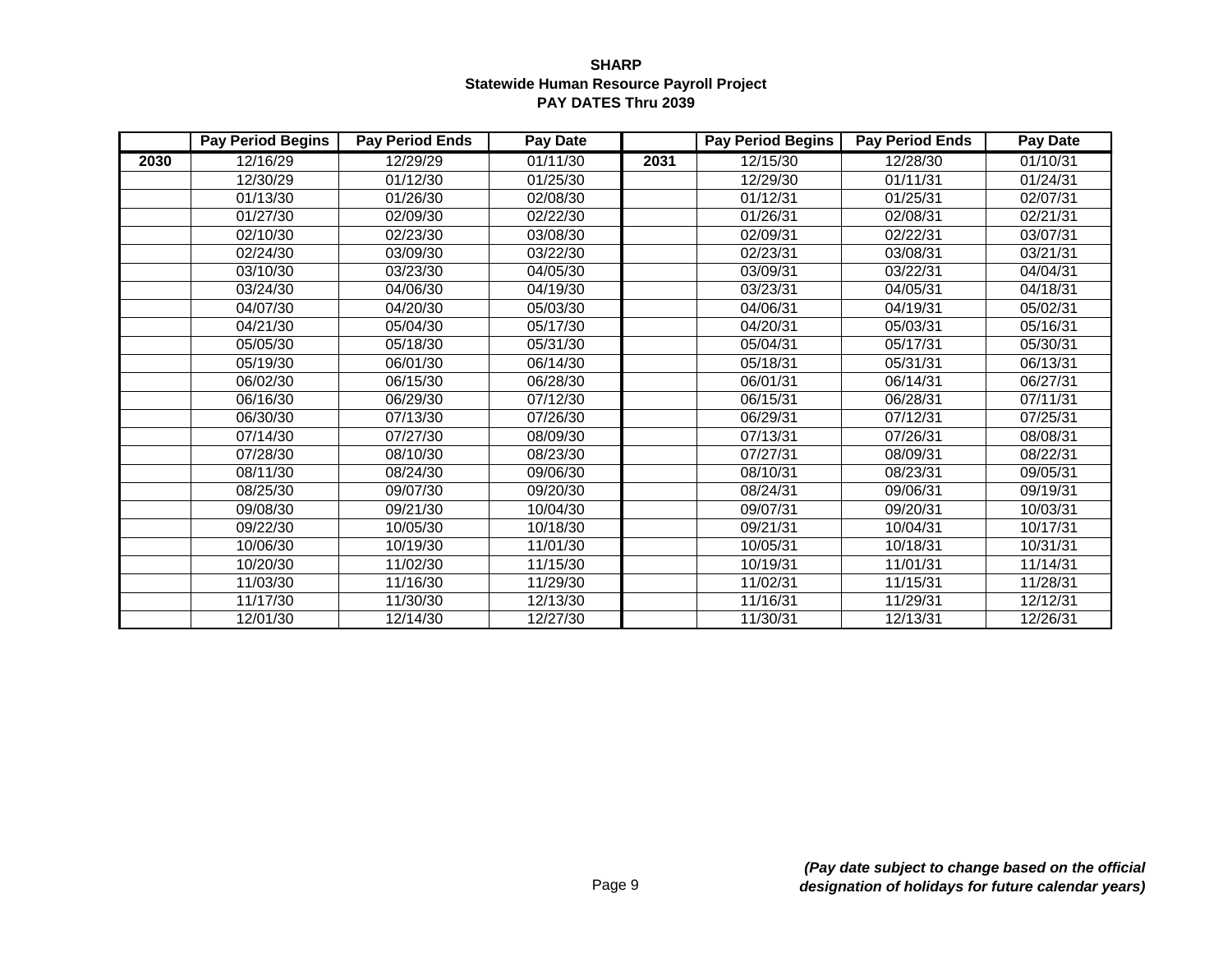|      | <b>Pay Period Begins</b> | <b>Pay Period Ends</b> | <b>Pay Date</b> |      | <b>Pay Period Begins</b> | <b>Pay Period Ends</b> | <b>Pay Date</b> |
|------|--------------------------|------------------------|-----------------|------|--------------------------|------------------------|-----------------|
| 2032 | 12/14/31                 | 12/27/31               | 01/09/32        | 2033 | 12/12/32                 | 12/25/32               | 01/07/33        |
|      | 12/28/31                 | 01/10/32               | 01/23/32        |      | 12/26/32                 | 01/08/33               | 01/21/33        |
|      | 01/11/32                 | 01/24/32               | 02/06/32        |      | 01/09/33                 | 01/22/33               | 02/04/33        |
|      | 01/25/32                 | 02/07/32               | 02/20/32        |      | 01/23/33                 | 02/05/33               | 02/18/33        |
|      | 02/08/32                 | 02/21/32               | 03/05/32        |      | 02/06/33                 | 02/19/33               | 03/04/33        |
|      | 02/22/32                 | 03/06/32               | 03/19/32        |      | 02/20/33                 | 03/05/33               | 03/18/33        |
|      | 03/07/32                 | 03/20/32               | 04/02/32        |      | 03/06/33                 | 03/19/33               | 04/01/33        |
|      | 03/21/32                 | 04/03/32               | 04/16/32        |      | $\overline{0}3/20/33$    | 04/02/33               | 04/15/33        |
|      | 04/04/32                 | 04/17/32               | 04/30/32        |      | 04/03/33                 | 04/16/33               | 04/29/33        |
|      | 04/18/32                 | 05/01/32               | 05/14/32        |      | 04/17/33                 | 04/30/33               | 05/13/33        |
|      | 05/02/32                 | 05/15/32               | 05/28/32        |      | 05/01/33                 | 05/14/33               | 05/27/33        |
|      | 05/16/32                 | 05/29/32               | 06/11/32        |      | 05/15/33                 | 05/28/33               | 06/10/33        |
|      | 05/30/32                 | 06/12/32               | 06/25/32        |      | 05/29/33                 | 06/11/33               | 06/24/33        |
|      | 06/13/32                 | 06/26/32               | 07/09/32        |      | 06/12/33                 | 06/25/33               | 07/08/33        |
|      | 06/27/32                 | 07/10/32               | 07/23/32        |      | 06/26/33                 | 07/09/33               | 07/22/33        |
|      | 07/11/32                 | 07/24/32               | 08/06/32        |      | 07/10/33                 | 07/23/33               | 08/05/33        |
|      | 07/25/32                 | 08/07/32               | 08/20/32        |      | 07/24/33                 | 08/06/33               | 08/19/33        |
|      | 08/08/32                 | 08/21/32               | 09/03/32        |      | 08/07/33                 | 08/20/33               | 09/02/33        |
|      | 08/22/32                 | 09/04/32               | 09/17/32        |      | 08/21/33                 | 09/03/33               | 09/16/33        |
|      | 09/05/32                 | 09/18/32               | 10/01/32        |      | 09/04/33                 | 09/17/33               | 09/30/33        |
|      | 09/19/32                 | 10/02/32               | 10/15/32        |      | 09/18/33                 | 10/01/33               | 10/14/33        |
|      | 10/03/32                 | 10/16/32               | 10/29/32        |      | 10/02/33                 | 10/15/33               | 10/28/33        |
|      | 10/17/32                 | 10/30/32               | 11/12/32        |      | 10/16/33                 | 10/29/33               | 11/11/33        |
|      | 10/31/32                 | 11/13/32               | 11/26/32        |      | 10/30/33                 | 11/12/33               | 11/25/33        |
|      | 11/14/32                 | 11/27/32               | 12/10/32        |      | 11/13/33                 | 11/26/33               | 12/09/33        |
|      | 11/28/32                 | 12/11/32               | 12/24/32        |      | 11/27/33                 | 12/10/33               | 12/23/33        |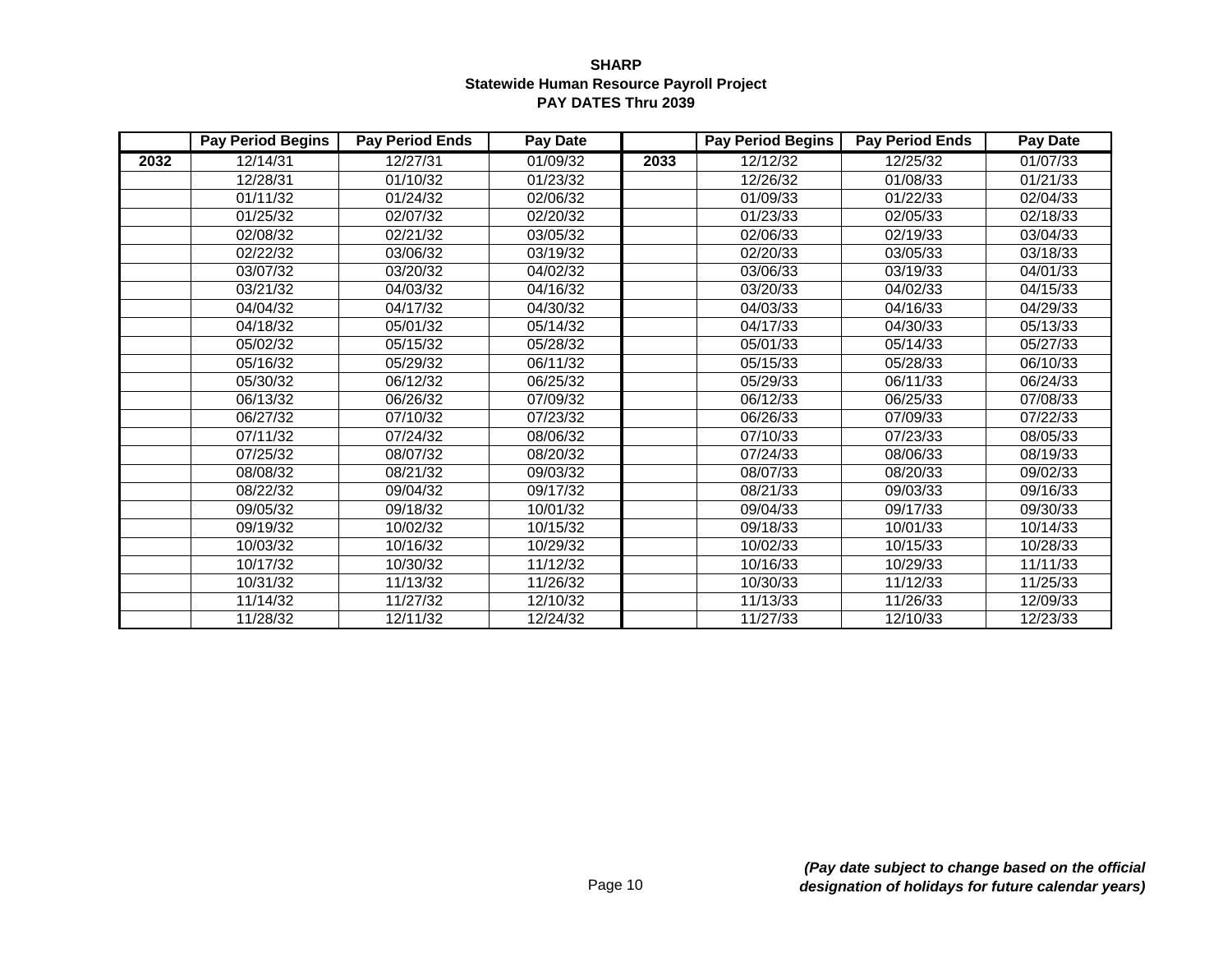|      | <b>Pay Period Begins</b> | <b>Pay Period Ends</b> | <b>Pay Date</b>        |      | <b>Pay Period Begins</b> | <b>Pay Period Ends</b> | <b>Pay Date</b> |
|------|--------------------------|------------------------|------------------------|------|--------------------------|------------------------|-----------------|
| 2034 | 12/11/33                 | 12/24/33               | 01/06/34               | 2035 | 12/10/34                 | 12/23/34               | 01/05/35        |
|      | 12/25/33                 | 01/07/34               | 01/20/34               |      | 12/24/34                 | 01/06/35               | 01/19/35        |
|      | 01/08/34                 | 01/21/34               | 02/03/34               |      | 01/07/35                 | 01/20/35               | 02/02/35        |
|      | 01/22/34                 | 02/04/34               | 02/17/34               |      | 01/21/35                 | 02/03/35               | 02/16/35        |
|      | 02/05/34                 | 02/18/34               | 03/03/34               |      | 02/04/35                 | 02/17/35               | 03/02/35        |
|      | 02/19/34                 | 03/04/34               | 03/17/34               |      | 02/18/35                 | 03/03/35               | 03/16/35        |
|      | 03/05/34                 | 03/18/34               | 03/31/34               |      | 03/04/35                 | 03/17/35               | 03/30/35        |
|      | 03/19/34                 | 04/01/34               | $\overline{0}$ 4/14/34 |      | 03/18/35                 | 03/31/35               | 04/13/35        |
|      | 04/02/34                 | 04/15/34               | 04/28/34               |      | 04/01/35                 | 04/14/35               | 04/27/35        |
|      | 04/16/34                 | 04/29/34               | 05/12/34               |      | 04/15/35                 | 04/28/35               | 05/11/35        |
|      | 04/30/34                 | 05/13/34               | 05/26/34               |      | 04/29/35                 | 05/12/35               | 05/25/35        |
|      | 05/14/34                 | 05/27/34               | 06/09/34               |      | 05/13/35                 | 05/26/35               | 06/08/35        |
|      | 05/28/34                 | 06/10/34               | 06/23/34               |      | 05/27/35                 | 06/09/35               | 06/22/35        |
|      | 06/11/34                 | 06/24/34               | 07/07/34               |      | 06/10/35                 | 06/23/35               | 07/06/35        |
|      | 06/25/34                 | 07/08/34               | 07/21/34               |      | 06/24/35                 | 07/07/35               | 07/20/35        |
|      | 07/09/34                 | 07/22/34               | 08/04/34               |      | 07/08/35                 | 07/21/35               | 08/03/35        |
|      | 07/23/34                 | 08/05/34               | 08/18/34               |      | 07/22/35                 | 08/04/35               | 08/17/35        |
|      | 08/06/34                 | 08/19/34               | 09/01/34               |      | 08/05/35                 | 08/18/35               | 08/31/35        |
|      | 08/20/34                 | 09/02/34               | 09/15/34               |      | 08/19/35                 | 09/01/35               | 09/14/35        |
|      | 09/03/34                 | 09/16/34               | 09/29/34               |      | 09/02/35                 | 09/15/35               | 09/28/35        |
|      | 09/17/34                 | 09/30/34               | 10/13/34               |      | $\overline{0}9/16/35$    | 09/29/35               | 10/12/35        |
|      | 10/01/34                 | 10/14/34               | 10/27/34               |      | 09/30/35                 | 10/13/35               | 10/26/35        |
|      | 10/15/34                 | 10/28/34               | 11/10/34               |      | 10/14/35                 | 10/27/35               | 11/09/35        |
|      | 10/29/34                 | 11/11/34               | 11/24/34               |      | 10/28/35                 | 11/10/35               | 11/23/35        |
|      | 11/12/34                 | 11/25/34               | 12/08/34               |      | 11/11/35                 | 11/24/35               | 12/07/35        |
|      | 11/26/34                 | 12/09/34               | 12/22/34               |      | 11/25/35                 | 12/08/35               | 12/21/35        |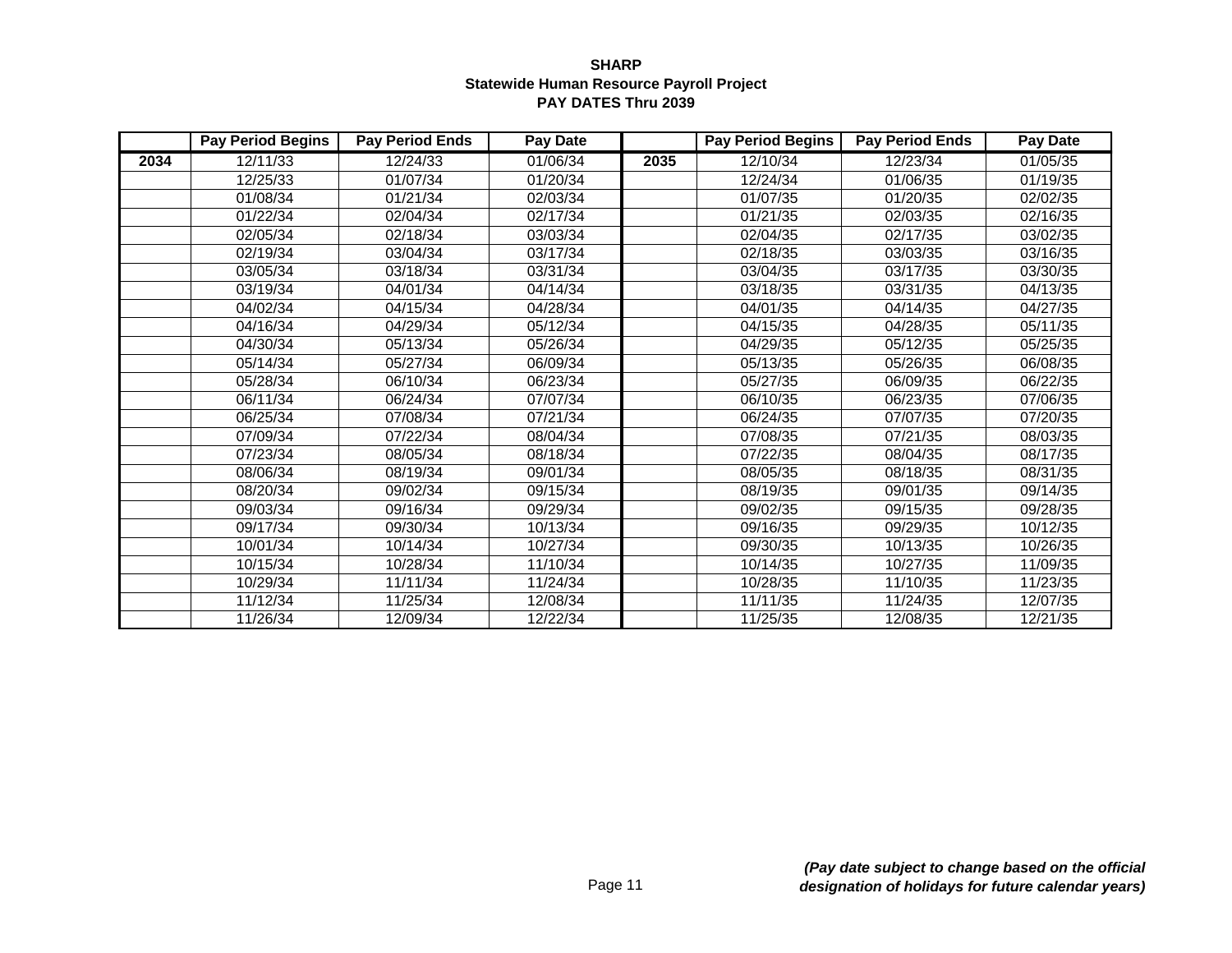|      | <b>Pay Period Begins</b> | <b>Pay Period Ends</b> | <b>Pay Date</b> |      | <b>Pay Period Begins</b> | <b>Pay Period Ends</b> | <b>Pay Date</b> |
|------|--------------------------|------------------------|-----------------|------|--------------------------|------------------------|-----------------|
| 2036 | 12/09/35                 | 12/22/35               | 01/04/36        | 2037 | 12/07/36                 | 12/20/36               | 01/02/37        |
|      | 12/23/35                 | 01/05/36               | 01/18/36        |      | 12/21/36                 | 01/03/37               | 01/16/37        |
|      | 01/06/36                 | 01/19/36               | 02/01/36        |      | 01/04/37                 | 01/17/37               | 01/30/37        |
|      | 01/20/36                 | 02/02/36               | 02/15/36        |      | 01/18/37                 | 01/31/37               | 02/13/37        |
|      | 02/03/36                 | 02/16/36               | 02/29/36        |      | 02/01/37                 | 02/14/37               | 02/27/37        |
|      | 02/17/36                 | 03/01/36               | 03/14/36        |      | 02/15/37                 | 02/28/37               | 03/13/37        |
|      | 03/02/36                 | 03/15/36               | 03/28/36        |      | 03/01/37                 | 03/14/37               | 03/27/37        |
|      | 03/16/36                 | 03/29/36               | 04/11/36        |      | 03/15/37                 | 03/28/37               | 04/10/37        |
|      | 03/30/36                 | 04/12/36               | 04/25/36        |      | 03/29/37                 | 04/11/37               | 04/24/37        |
|      | 04/13/36                 | 04/26/36               | 05/09/36        |      | 04/12/37                 | 04/25/37               | 05/08/37        |
|      | 04/27/36                 | 05/10/36               | 05/23/36        |      | 04/26/37                 | 05/09/37               | 05/22/37        |
|      | 05/11/36                 | 05/24/36               | 06/06/36        |      | 05/10/37                 | 05/23/37               | 06/05/37        |
|      | 05/25/36                 | 06/07/36               | 06/20/36        |      | 05/24/37                 | 06/06/37               | 06/19/37        |
|      | 06/08/36                 | 06/21/36               | 07/04/36        |      | 06/07/37                 | 06/20/37               | 07/03/37        |
|      | 06/22/36                 | 07/05/36               | 07/18/36        |      | 06/21/37                 | 07/04/37               | 07/17/37        |
|      | 07/06/36                 | 07/19/36               | 08/01/36        |      | 07/05/37                 | 07/18/37               | 07/31/37        |
|      | 07/20/36                 | 08/02/36               | 08/15/36        |      | 07/19/37                 | 08/01/37               | 08/14/37        |
|      | 08/03/36                 | 08/16/36               | 08/29/36        |      | 08/02/37                 | 08/15/37               | 08/28/37        |
|      | 08/17/36                 | 08/30/36               | 09/12/36        |      | 08/16/37                 | 08/29/37               | 09/11/37        |
|      | 08/31/36                 | 09/13/36               | 09/26/36        |      | 08/30/37                 | 09/12/37               | 09/25/37        |
|      | 09/14/36                 | 09/27/36               | 10/10/36        |      | 09/13/37                 | 09/26/37               | 10/09/37        |
|      | 09/28/36                 | 10/11/36               | 10/24/36        |      | 09/27/37                 | 10/10/37               | 10/23/37        |
|      | 10/12/36                 | 10/25/36               | 11/07/36        |      | 10/11/37                 | 10/24/37               | 11/06/37        |
|      | 10/26/36                 | 11/08/36               | 11/21/36        |      | 10/25/37                 | 11/07/37               | 11/20/37        |
|      | 11/09/36                 | 11/22/36               | 12/05/36        |      | 11/08/37                 | 11/21/37               | 12/04/37        |
|      | 11/23/36                 | 12/06/36               | 12/19/36        |      | 11/22/37                 | 12/05/37               | 12/18/37        |
|      |                          |                        |                 |      | 12/06/37                 | 12/19/37               | 12/31/37        |